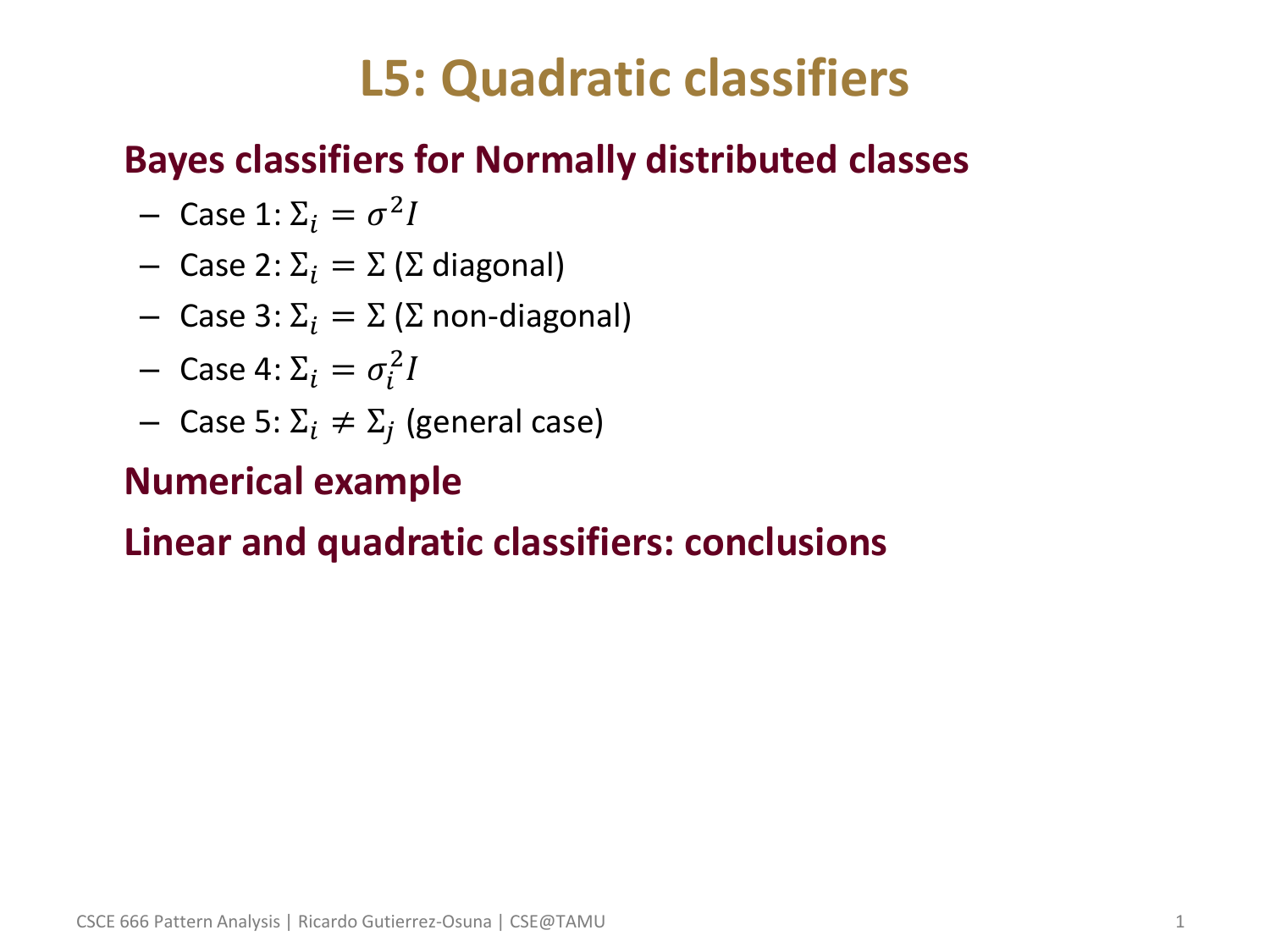### **Bayes classifiers for Gaussian classes**

#### • **Recap**

– On L4 we showed that the decision rule that minimized  $P[error]$  could be formulated in terms of a family of discriminant functions

#### • **For normally Gaussian classes, these DFs reduce to simple expressions**

– The multivariate Normal pdf is

$$
f_X(x) = (2\pi)^{-N/2} |\Sigma|^{-1/2} e^{-\frac{1}{2}(x-\mu)^T \Sigma^{-1} (x-\mu)}
$$

– Using Bayes rule, the DFs become

$$
g_i(x) = P(\omega_i|x) = (P(\omega_i)p(x|\omega_i))/p(x)
$$
  
=  $(2\pi)^{-N/2} |\Sigma_i|^{-1/2} e^{-\frac{1}{2}(x-\mu_i)^T \Sigma_i^{-1}(x-\mu_i)} P(\omega_i)/p(x)$ 

– Eliminating constant terms

$$
g_i(x) = |\Sigma_i|^{-1/2} e^{-\frac{1}{2}(x-\mu_i)^T \Sigma_i^{-1}(x-\mu_i)} P(\omega_i)
$$

– And taking natural logs

$$
g_i(x) = -\frac{1}{2}(x - \mu_i)^T \Sigma_i^{-1} (x - \mu_i) - \frac{1}{2} \log |\Sigma_i| + \log P(\omega_i)
$$

– This expression is called a **quadratic discriminant function**



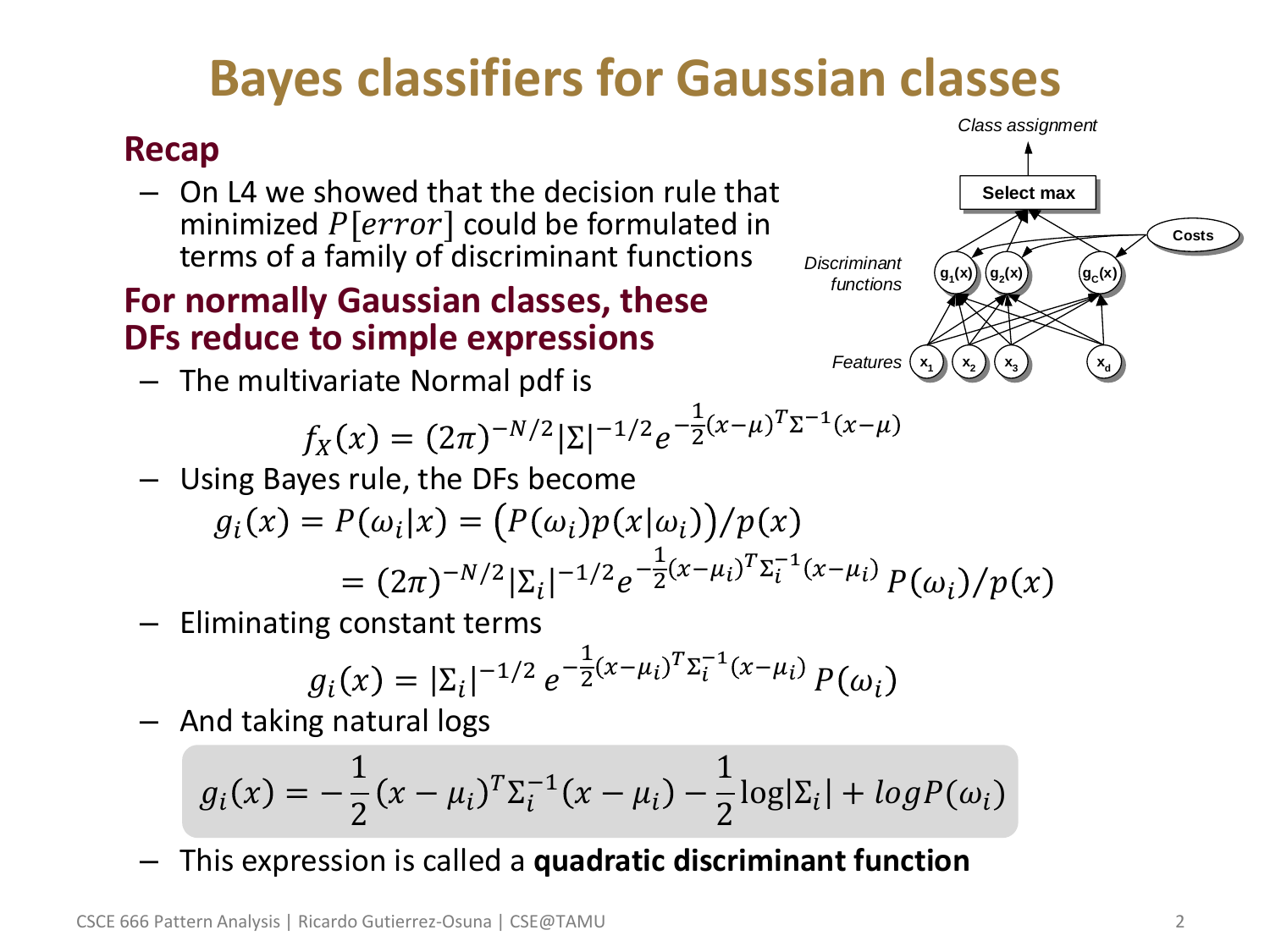# **Case 1:**  $\Sigma_i = \sigma^2 I$

#### • **This situation occurs when features are statistically independent with equal variance for all classes**

– In this case, the quadratic DFs become

$$
g_i(x) = -\frac{1}{2}(x - \mu_i)^T(\sigma^2 I)^{-1}(x - \mu_i) - \frac{1}{2}\log|\sigma^2 I| + \log P_i \equiv -\frac{1}{2\sigma^2}(x - \mu_i)^T(x - \mu_i) + \log P_i
$$

– Expanding this expression

$$
g_i(x) = -\frac{1}{2\sigma^2} \left( x^T x - 2\mu_i^T x + \mu_i^T \mu_i \right) + \log P_i
$$

 $-$  Eliminating the term  $x^T x$ , which is constant for all classes

$$
g_i(x) = -\frac{1}{2\sigma^2} \left( -2\mu_i^T x + \mu_i^T \mu_i \right) + \log P_i = w_i^T x + w_0
$$

- So the DFs are linear, and the boundaries  $g_i(x) = g_j(x)$  are hyper-planes
- If we assume equal priors

$$
g_i(x) = -\frac{1}{2\sigma^2}(x - \mu_i)^T(x - \mu_i)
$$

- This is called a minimum-distance or nearest mean classifier
- The equiprobable contours are hyper-spheres
- For unit variance  $(\sigma^2 = 1)$ ,  $g_i(x)$  is the Euclidean distance



[Schalkoff, 1992]

#### CSCE 666 Pattern Analysis | Ricardo Gutierrez-Osuna | CSE@TAMU 3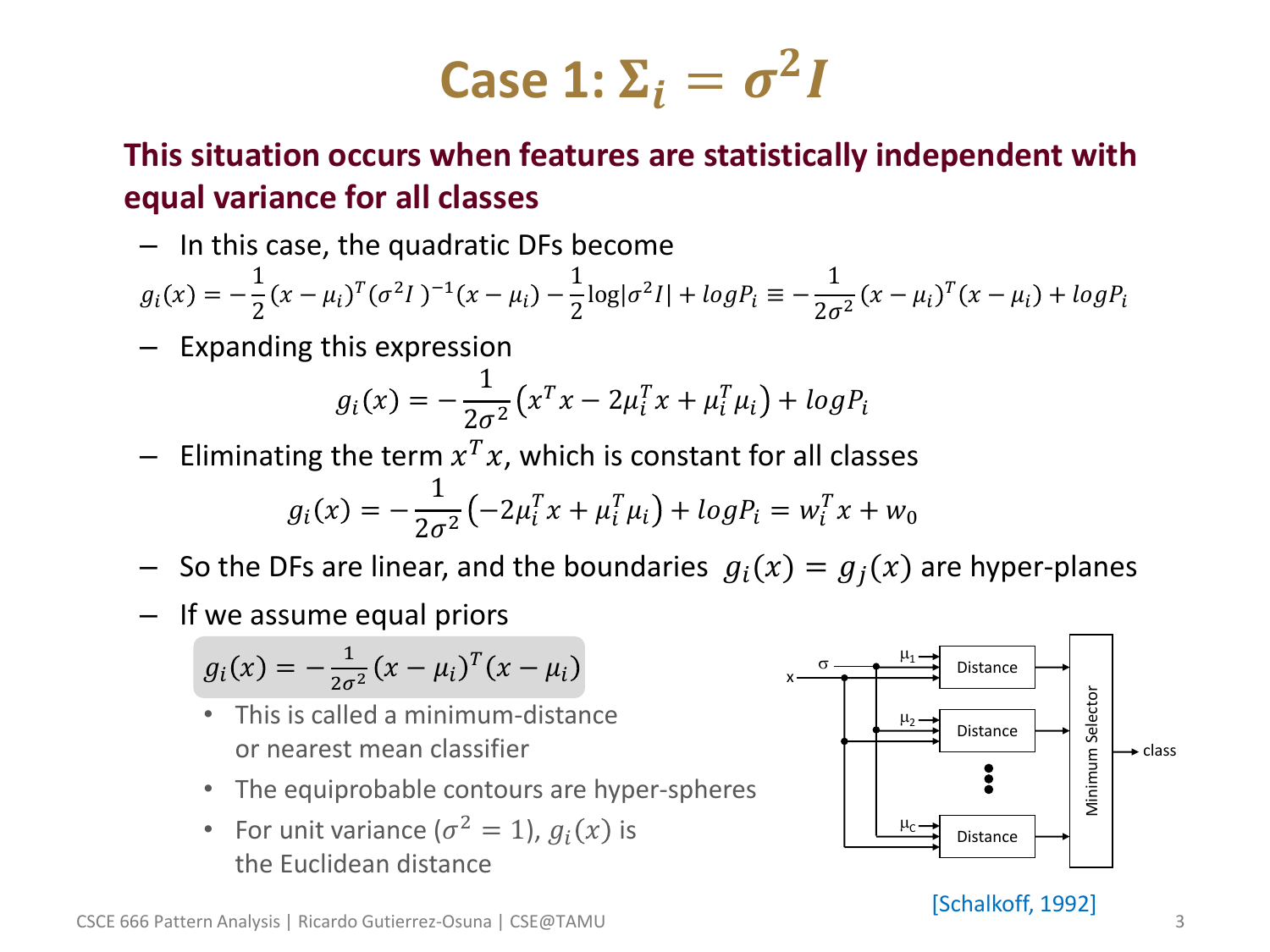– Three-class 2D problem with equal priors

$$
\mu_1 = \begin{bmatrix} 3 & 2 \end{bmatrix}^T \qquad \mu_2 = \begin{bmatrix} 7 & 4 \end{bmatrix}^T \qquad \mu_3 = \begin{bmatrix} 2 & 5 \end{bmatrix}^T
$$

$$
\Sigma_1 = \begin{bmatrix} 2 & 0 \end{bmatrix} \qquad \Sigma_1 = \begin{bmatrix} 2 & 0 \end{bmatrix} \qquad \Sigma_1 = \begin{bmatrix} 2 & 0 \end{bmatrix}
$$





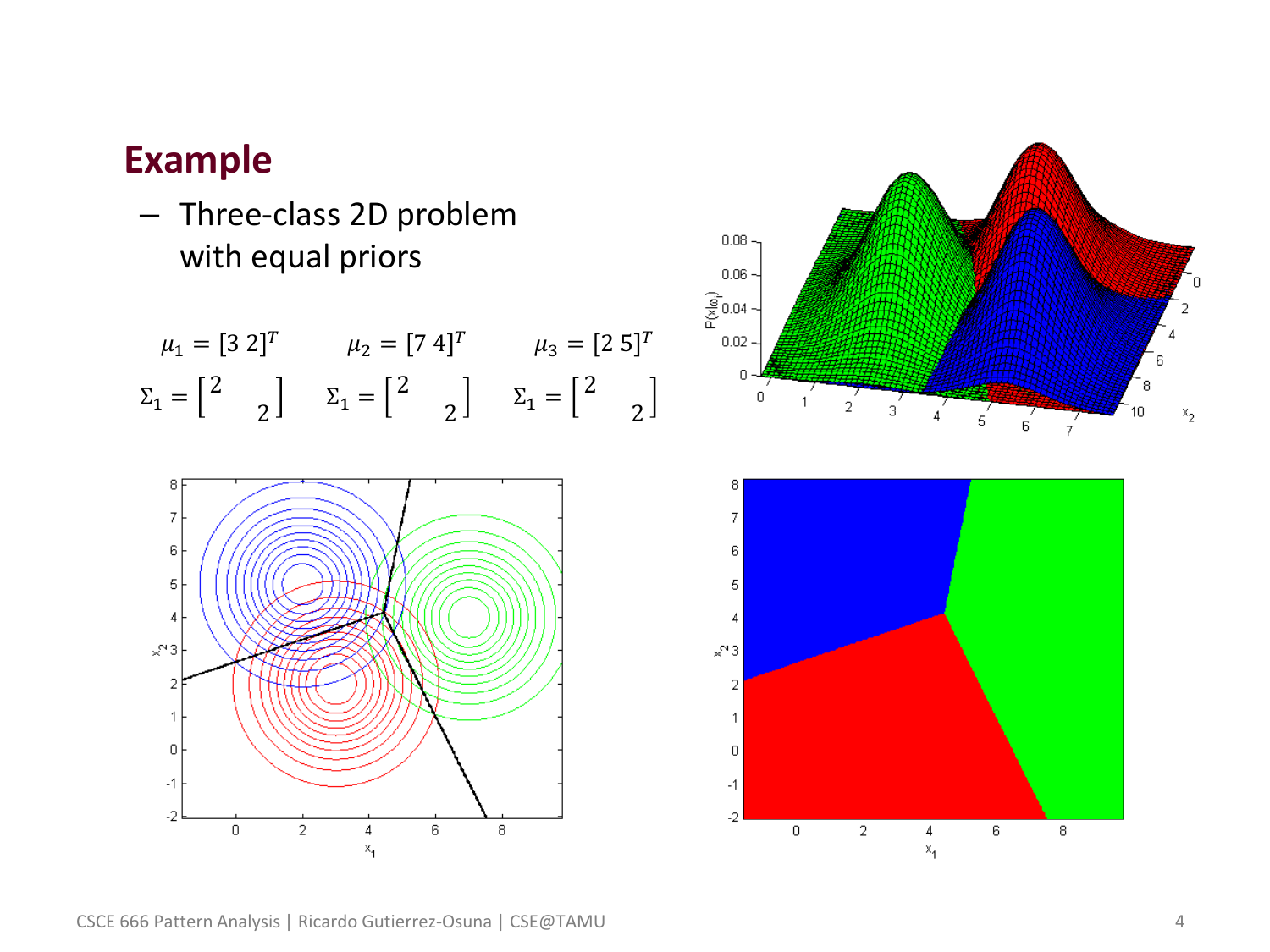## **Case 2:**  $\Sigma_i = \Sigma$  **(diagonal)**

### • **Classes still have the same covariance, but features are allowed to have different variances**

– In this case, the quadratic DFs becomes

$$
g_i(x) = -\frac{1}{2}(x - \mu_i)^T \Sigma_i^{-1} (x - \mu_i) - \frac{1}{2} \log|\Sigma_i| + \log P_i = -\frac{1}{2} \Sigma_{k=1}^N \frac{(x_k - \mu_{i,k})^2}{\sigma_k^2} - \frac{1}{2} \log \prod_{k=1}^N \sigma_k^2 + \log P_i
$$

 $-$  Eliminating the term  $x_k^2$ , which is constant for all classes

$$
g_i(x) = -\frac{1}{2} \sum_{k=1}^{N} \frac{-2x_k \mu_{i,k} + \mu_{i,k}^2}{\sigma_k^2} - \frac{1}{2} log \Pi_{k=1}^{N} \sigma_k^2 + log P_i
$$

- This discriminant is also linear, so the decision boundaries  $g_i(x) = g_j(x)$  will also be hyper-planes
- The equiprobable contours are hyper-ellipses aligned with the reference frame
- Note that the only difference with the previous classifier is that the distance of each axis is normalized by its variance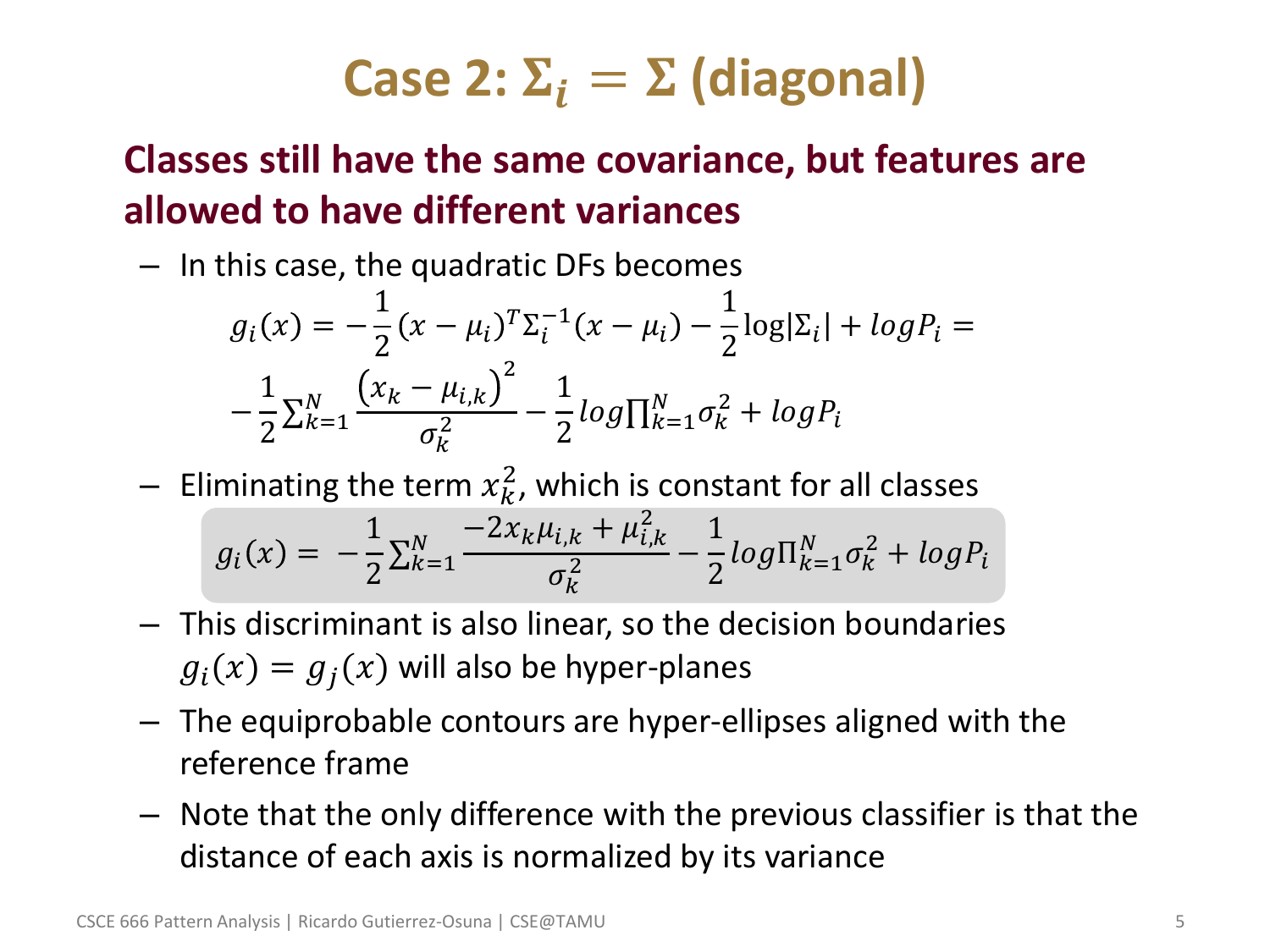– Three-class 2D problem with equal priors

$$
\mu_1 = \begin{bmatrix} 3 & 2 \end{bmatrix}^T \qquad \mu_2 = \begin{bmatrix} 5 & 4 \end{bmatrix}^T \qquad \mu_3 = \begin{bmatrix} 2 & 5 \end{bmatrix}^T
$$

$$
\Sigma_1 = \begin{bmatrix} 1 & \\ & 2 \end{bmatrix} \qquad \Sigma_2 = \begin{bmatrix} 1 & \\ & 2 \end{bmatrix} \qquad \Sigma_3 = \begin{bmatrix} 1 & \\ & 2 \end{bmatrix}
$$





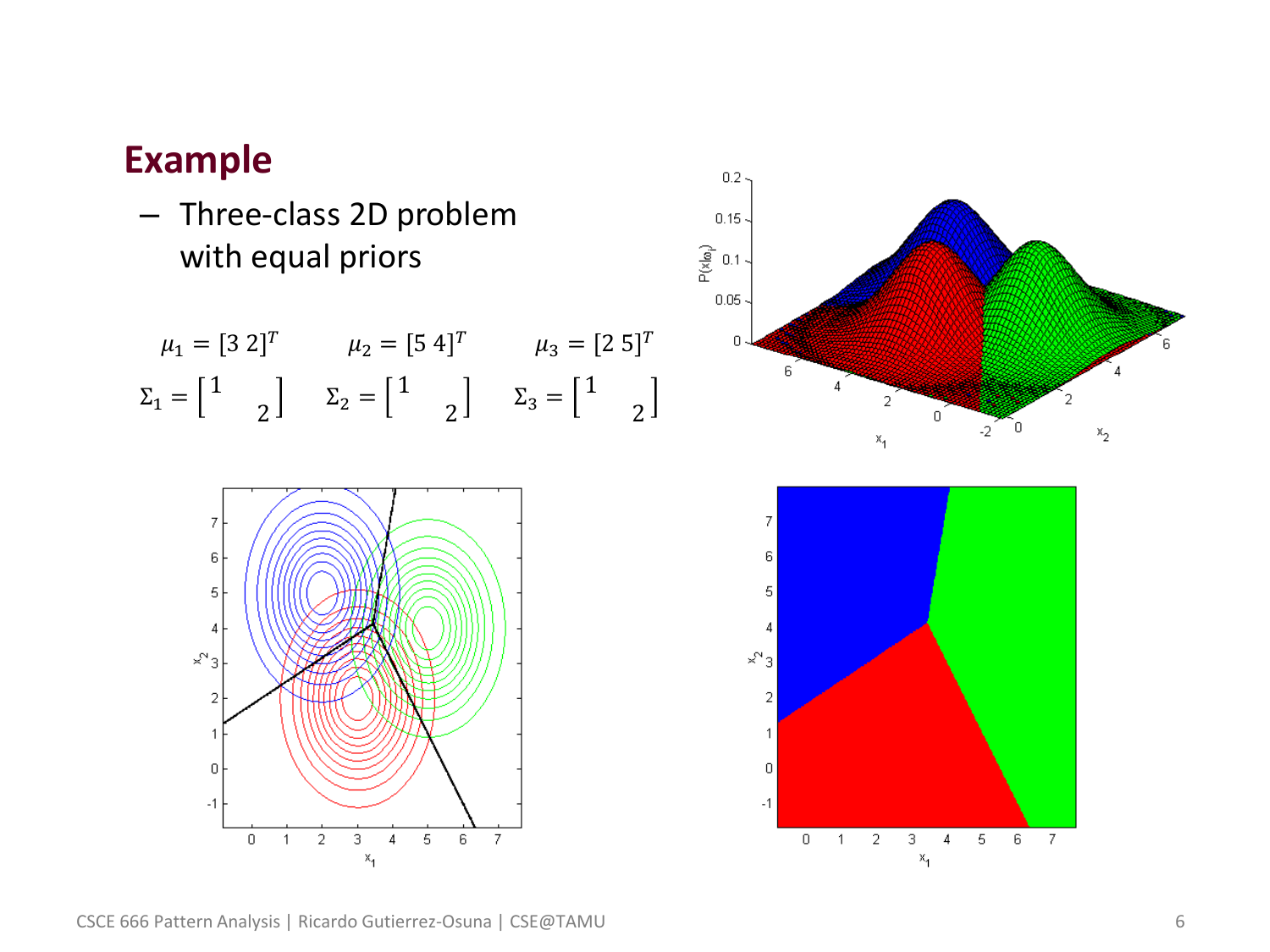## **Case 3:**  $\Sigma_i = \Sigma$  **(non-diagonal)**

### • **Classes have equal covariance matrix, but no longer diagonal**

– The quadratic discriminant becomes

$$
g_i(x) = -\frac{1}{2}(x - \mu_i)^T \Sigma^{-1} (x - \mu_i) - \frac{1}{2} \log|\Sigma| + \log P_i
$$

 $-$  Eliminating the term  $log|\Sigma|$ , which is constant for all classes, and assuming equal priors

$$
g_i(x) = -\frac{1}{2}(x - \mu_i)^T \Sigma^{-1} (x - \mu_i)
$$

- The quadratic term is called the **Mahalanobis distance**, a very important concept in statistical pattern recognition
- The Mahalanobis distance is a vector distance that uses a  $\Sigma^{-1}$ norm,
- $\Sigma^{-1}$  acts as a stretching factor on the space
- Note that when  $\Sigma = I$ , the Mahalanobis distance becomes the familiar Euclidean distance

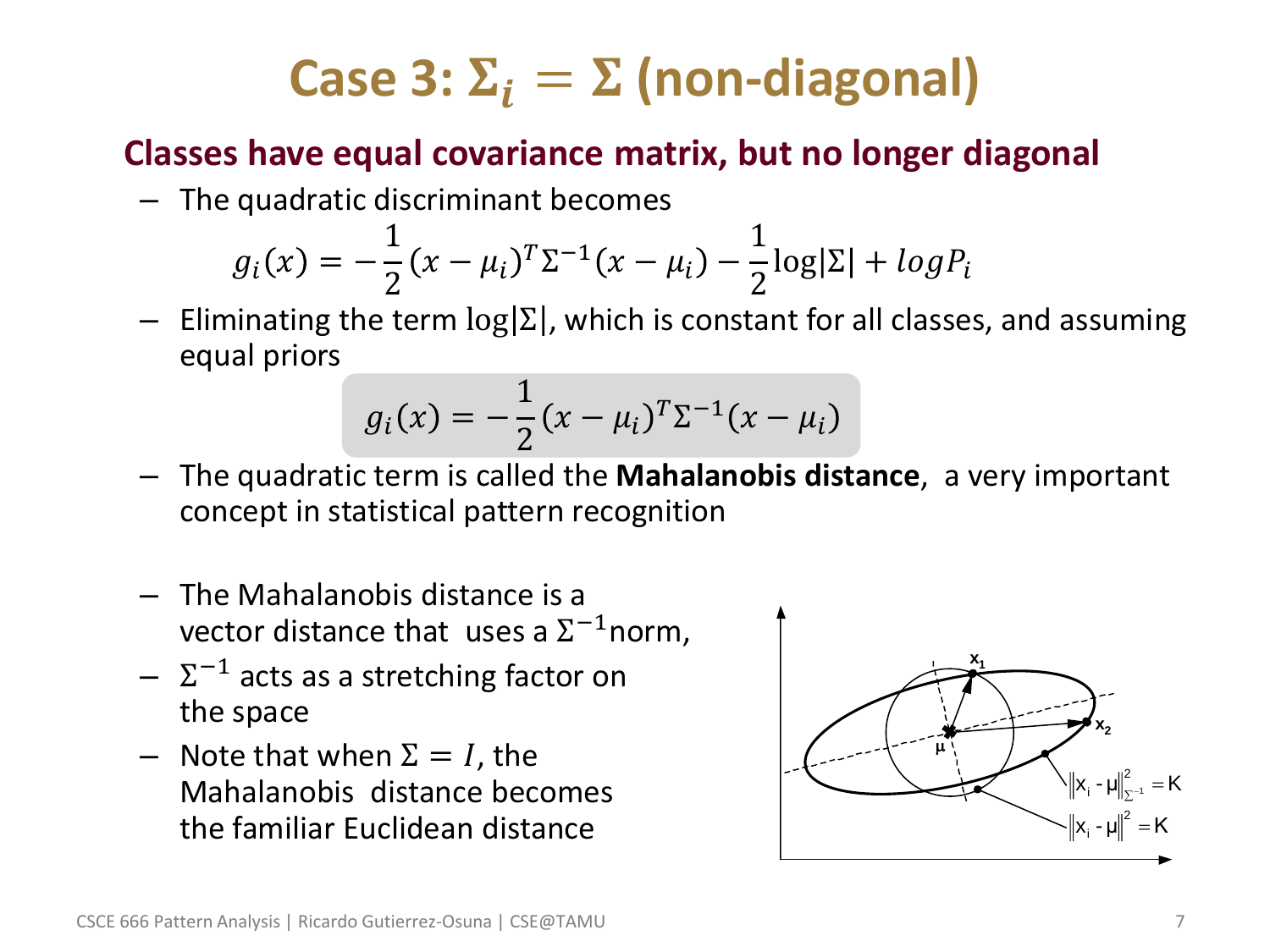– Expanding the quadratic term

$$
g_i(x) = -\frac{1}{2} \left( x^T \Sigma^{-1} x - 2\mu_i^T \Sigma^{-1} x + \mu_i^T \Sigma^{-1} \mu_i \right)
$$

 $-$  Removing the term  $x^T \Sigma^{-1} x$ , which is constant for all classes

$$
g_i(x) = -\frac{1}{2} \left( -2\mu_i^T \Sigma^{-1} x + \mu_i^T \Sigma^{-1} \mu_i \right) = w_1^T x + w_0
$$

- So the DFs are still linear, and the decision boundaries will also be hyper-planes
- The equiprobable contours are hyper-ellipses aligned with the eigenvectors of  $\Sigma$
- This is known as a minimum (Mahalanobis) distance classifier

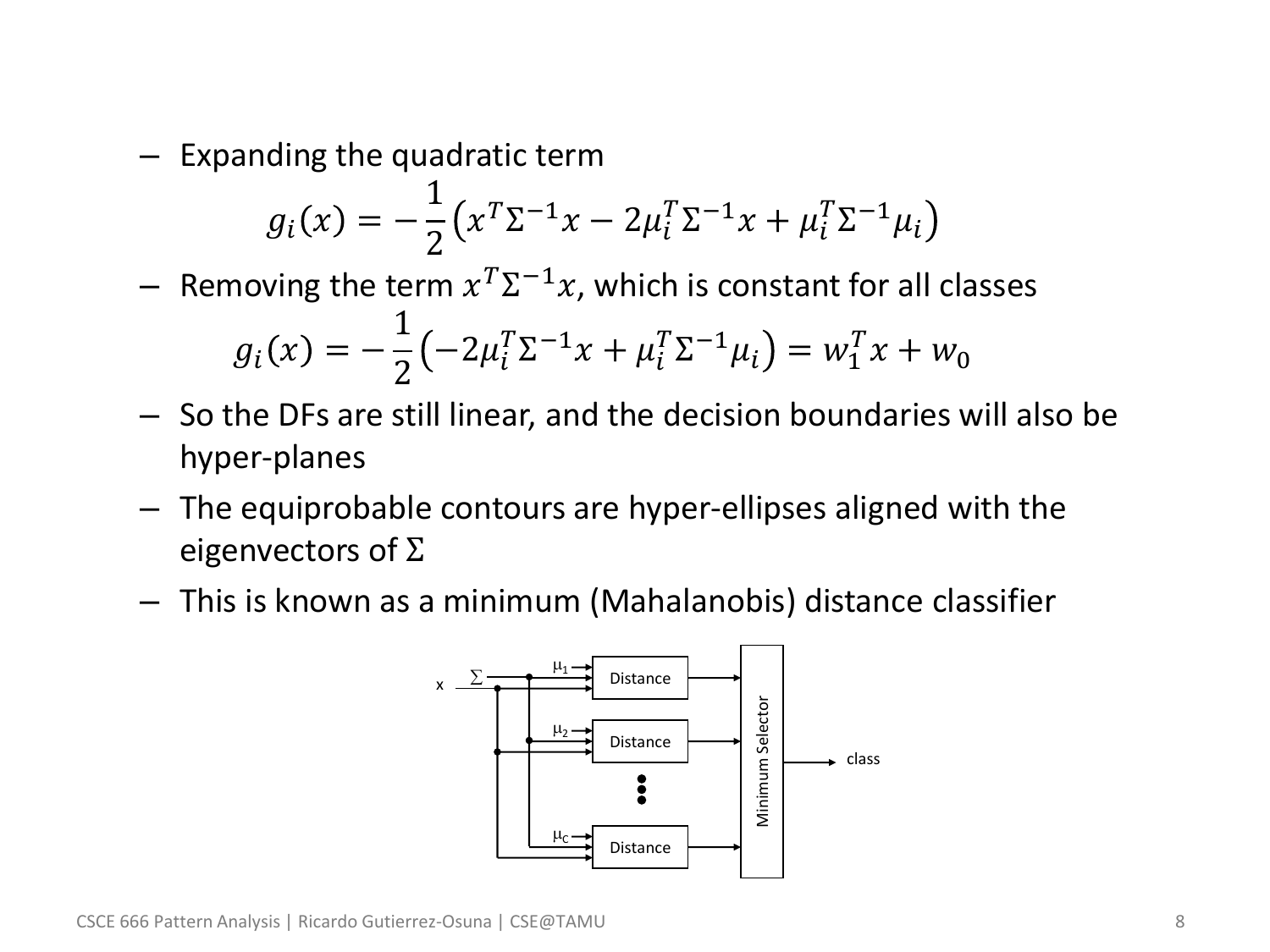– Three-class 2D problem with equal priors

$$
\mu_1 = [3 \ 2]^T
$$
\n $\mu_2 = [5 \ 4]^T$ \n $\mu_3 = [2 \ 5]^T$ \n  
\n $\Sigma_1 = \begin{bmatrix} 1 & .7 \\ .7 & 2 \end{bmatrix}$ \n $\Sigma_2 = \begin{bmatrix} 1 & .7 \\ .7 & 2 \end{bmatrix}$ \n $\Sigma_3 = \begin{bmatrix} 1 & .7 \\ .7 & 2 \end{bmatrix}$ 





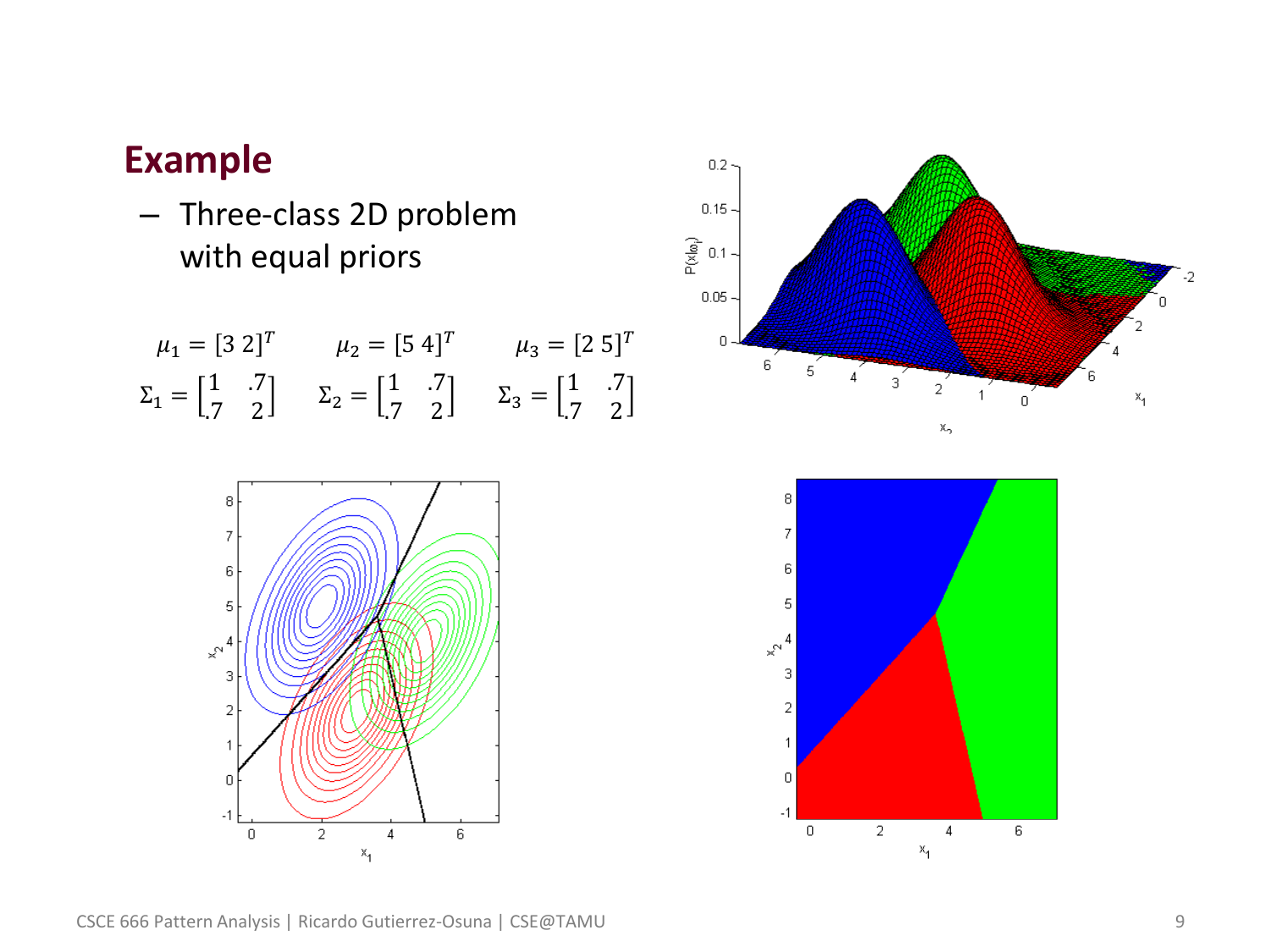Case 4: 
$$
\Sigma_i = \sigma_i^2 I
$$

• **In this case, each class has a different covariance matrix, which is proportional to the identity matrix**

– The quadratic discriminant becomes

$$
g_i(x) = -\frac{1}{2}(x - \mu_i)^T \sigma_i^{-2} (x - \mu_i) - \frac{1}{2} N \log |\sigma_i^2| + \log P_i
$$

- This expression cannot be reduced further
- The decision boundaries are quadratic: hyper-ellipses
- The equiprobable contours are hyper-spheres aligned with the feature axis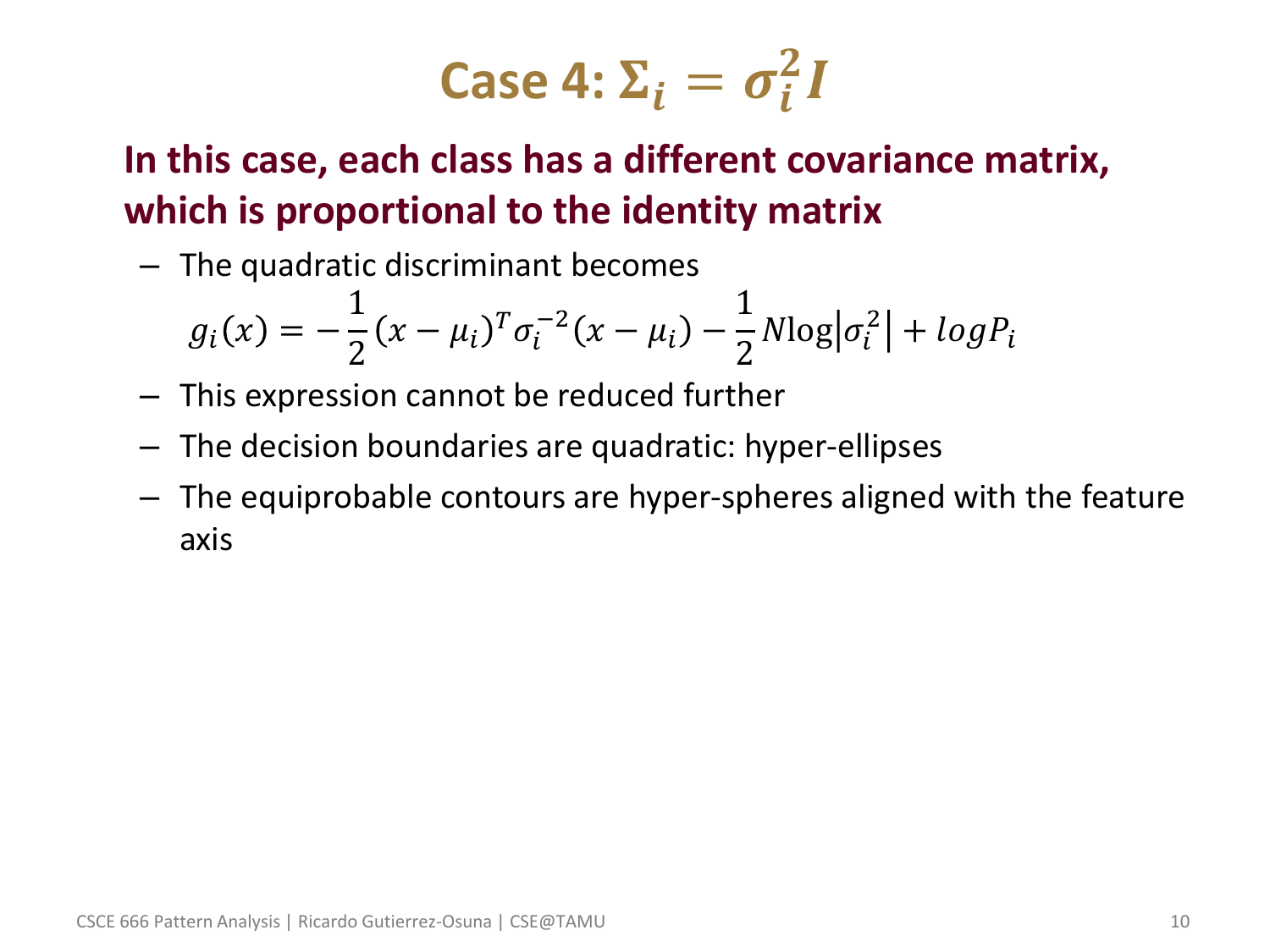

#### CSCE 666 Pattern Analysis | Ricardo Gutierrez-Osuna | CSE@TAMU 11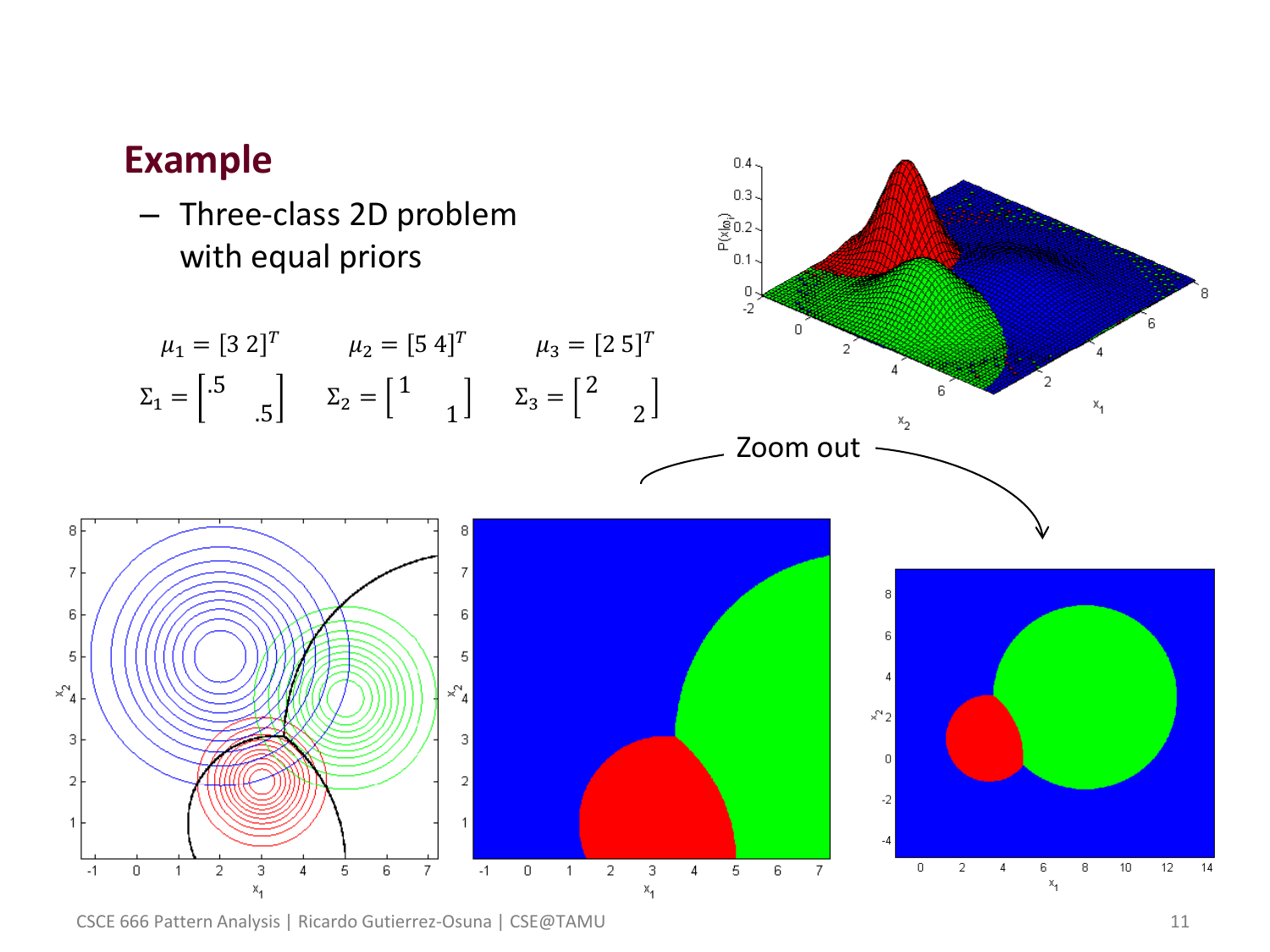## Case 5:  $\Sigma_i \neq \Sigma_j$  (general case)

### • **We already derived the expression for the general case**

$$
g_i(x) = -\frac{1}{2}(x - \mu_i)^T \Sigma_i^{-1} (x - \mu_i) - \frac{1}{2} \log|\Sigma_i| + \log P_i
$$

– Reorganizing terms in a quadratic form yields

$$
g_i(x) = x^T W_{2,i} x + w_{1,i}^T x + w_{0,i}
$$

where 
$$
\begin{cases} W_{2,i} = -\frac{1}{2} \Sigma_i^{-1} \\ w_{1,i} = \Sigma_i^{-1} \mu_i \\ w_{0,i} = -\frac{1}{2} \mu_i^T \Sigma_i^{-1} \mu_i - \frac{1}{2} \log|\Sigma_i| + \log P_i \end{cases}
$$

- The equiprobable contours are hyper-ellipses, oriented with the eigenvectors of  $\Sigma_i$  for that class
- The decision boundaries are again quadratic: hyper-ellipses or hyperparabolloids
- Notice that the quadratic expression in the discriminant is proportional to the Mahalanobis distance for covariance  $\Sigma_i$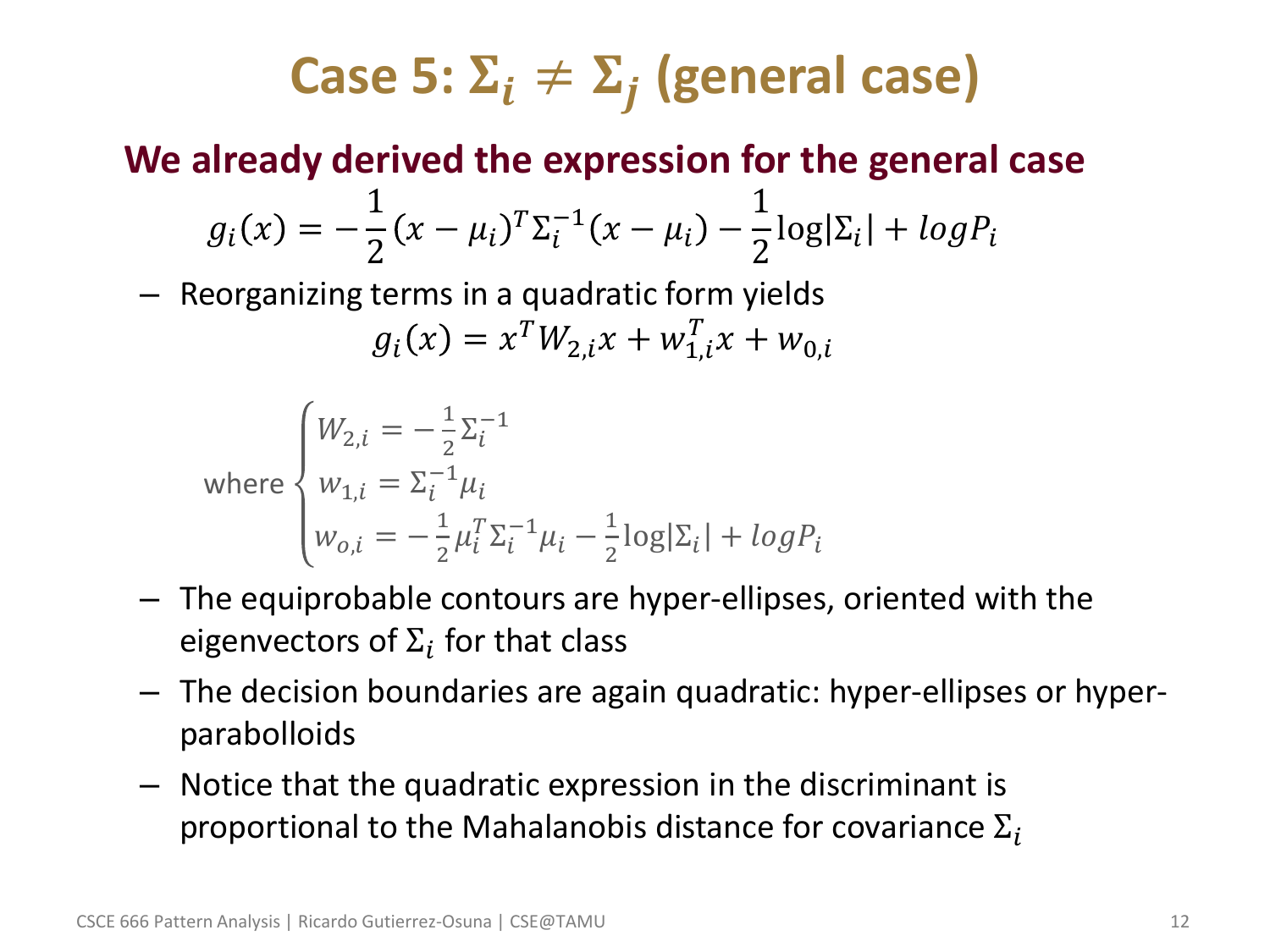– Three-class 2D problem with equal priors

$$
\mu_1 = [3 \ 2]^T
$$
\n $\mu_2 = [5 \ 4]^T$ \n $\mu_3 = [3 \ 4]^T$ \n  
\n $\Sigma_1 = \begin{bmatrix} 1 & -1 \\ -1 & 2 \end{bmatrix}$ \n $\Sigma_2 = \begin{bmatrix} 1 & -1 \\ -1 & 7 \end{bmatrix}$ \n $\Sigma_3 = \begin{bmatrix} .5 & .5 \\ .5 & 3 \end{bmatrix}$ 



 $\,0\,$ 

 $-20$ 

 $-10$ 

 $x_1$ 

 $\mathbf 0$ 

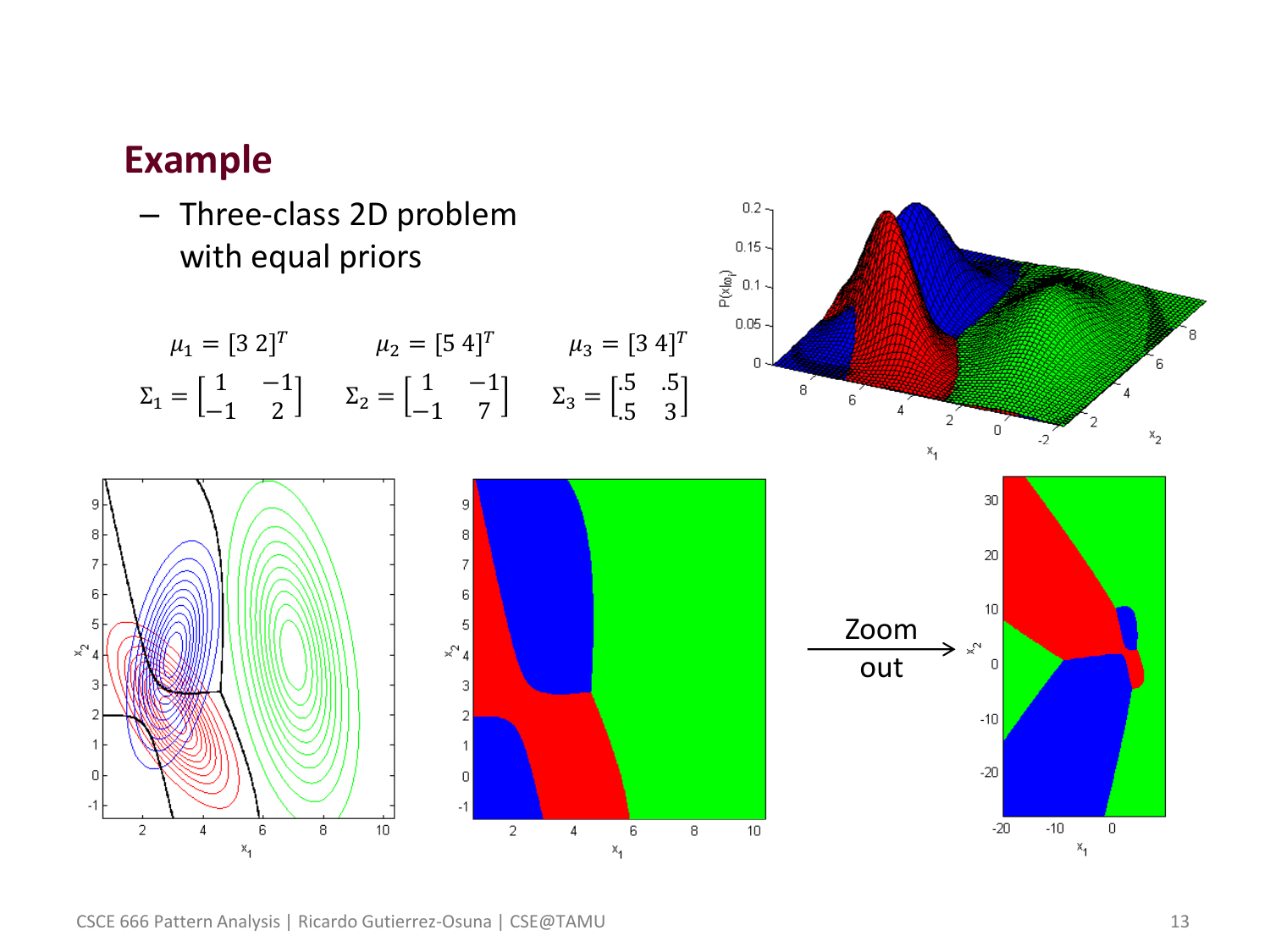### **Numerical example**

#### • **Derive a linear DF for the following 2-class 3D problem**

$$
\mu_1 = [0 \ 0 \ 0]^T; \mu_2 = [1 \ 1 \ 1]^T; \Sigma_1 = \Sigma_2 = \begin{bmatrix} .25 \\ .25 \\ .25 \end{bmatrix}; P_2 = 2P_1
$$

– Solution

$$
g_1(x) = -\frac{1}{2\sigma^2}(x - \mu_1)^T(x - \mu_1) + \log P_1 = -\frac{1}{2}\begin{bmatrix} x - 0 \\ y - 0 \end{bmatrix}^T \begin{bmatrix} 4 \\ 4 \\ z - 0 \end{bmatrix} \begin{bmatrix} x - 0 \\ y - 0 \end{bmatrix} + \log \frac{1}{3}
$$

$$
g_2(x) = -\frac{1}{2}\begin{bmatrix} x - 1 \\ y - 1 \end{bmatrix}^T \begin{bmatrix} 4 \\ 4 \\ z - 1 \end{bmatrix} \begin{bmatrix} x - 1 \\ y - 1 \end{bmatrix} + \log \frac{2}{3}
$$

$$
g_1(x) \underset{\omega_2}{\geq} g_2(x) \Rightarrow -2(x^2 + y^2 + z^2) + \log \frac{1}{3} \underset{\omega_2}{\geq} -2((x - 1)^2 + (y - 1)^2 + (z - 1)^2) + \log \frac{2}{3}
$$

$$
x + y + z \overset{\omega_2}{\underset{\omega_1}{\rightleftharpoons}} \frac{6 - \log 2}{4} = 1.32
$$

 $\,$  Classify the test example  $x_u=[0.1 \ 0.7 \ 0.8]^T$ 

$$
\omega_2
$$
  
0.1 + 0.7 + 0.8 = 1.6  $\ge$  1.32  $\Rightarrow$   $x_u \in \omega_2$   
 $\omega_1$